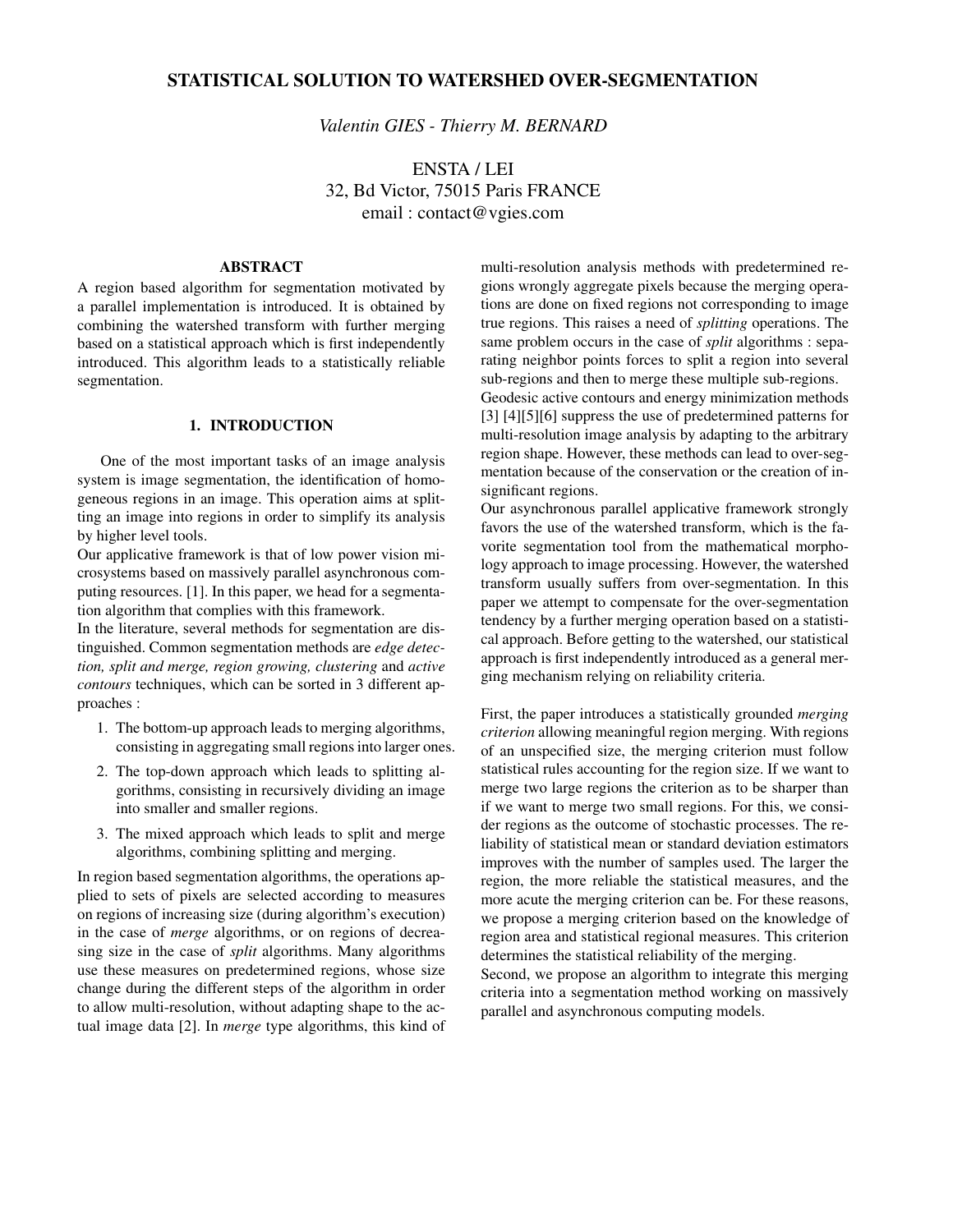# **2. HEADING FOR A STATISTICALLY RELIABLE REGION MERGING**

A discrete region of the image is considered as an outcome of a stationary, energy bounded, ergodic stochastic process on the considered region. The sample set of the region will be noted  $(X_1, ..., X_n)$ . Two regions are said as similar if both of them are the realization of the same stochastic process. Similarity will be measured by a probability. The arithmetic mean of the underlying stochastic process on the region will be noted m et its standard deviation  $\sigma$ . We define on the sample ordered set  $(X_1, ..., X_n)$ , the sample arithmetic mean  $\overline{X}$  and the sample median  $X$ . We will talk about this measures because the mean is a standard operator, and the median is an operator used in geodesic processes which is more thrifty in terms of needed parallel computer ressources. It is well known that :

$$
E(\bar{X}) = m
$$

$$
\sigma^2(\bar{X}) = \frac{\sigma^2}{n}
$$

According to central limit theorem :

$$
\frac{\bar{X} - m}{\frac{\sigma}{\sqrt{n}}} \to \mathcal{N}(0, 1)
$$
  

$$
\frac{\tilde{X} - m}{\frac{\sigma}{\sqrt{n}}} \to \mathcal{N}(0, \sqrt{\frac{\pi}{2}})
$$

where  $N$  is the normal gaussian probability distribution. Arithmetic mean or median distribution of sampled sets from a region have a dispersion inversely proportional to  $\sqrt(n)$ . The value of the arithmetic mean or median of the distribution is probably located in an interval of the type  $I = [X -]$  $\frac{K}{\sqrt{n}}$ ;  $\bar{X} + \frac{K}{\sqrt{n}}$ , where K is the level of reliability needed. We will call this interval  $I$ , the reliability interval.

What about merging neighbor regions only when their reliability interval intersection is not void ? If this intersection is empty, the probability of the two region to BE similar is low, and the merging doesn't seem to be relevant. If the intersection is not empty, the probability for the two regions to be similar is rather high, and the merging is more likely to be relevant.  $K$  value allows to set up the fusion criterion. If  $K$  value is high, there will be more merging reducing oversegmentation, but each merging will not be as reliable as for a lower K because the intersection of reliability intervals is a function growing with  $K$ . For a small value of  $K$ , the size of the reliability intervals is small, and there is only a few merging operations. That leads to an over-segmentation. When it is possible to merge a region with more than one

is its neighbors, the two regions with the highest probability to be similar are merged. This two region have the largest intersection of reliability intervals. For example, if we want to merge a region with a small one and a big one, both having the same arithmetic mean, the merging will be more reliable with the smaller one, because its reliability interval includes the reliability interval of the larger region. In this way, merging is applied between most similar regions first.

Let  $R_1$  and  $R_2$  two regions to merge.  $M_1$  and  $M_2$  the sample arithmetic mean,  $n_1$  and  $n_2$  the respective number of points in each sample set. The reliability intervals for each estimation of the sample arithmetic mean are the following ones :

$$
I_1 = [M_1 - \frac{K}{\sqrt{n_1}}; M_1 + \frac{K}{\sqrt{n_1}}]
$$
  

$$
I_2 = [M_2 - \frac{K}{\sqrt{n_2}}; M_2 + \frac{K}{\sqrt{n_2}}]
$$

Let's assume that  $M_1 < M_2$ . Reliability interval intersection  $I_1 \cap I_2$  n is not empty if :

$$
M_1 + \frac{K}{\sqrt{n_1}} > M_2 - \frac{K}{\sqrt{n_2}}
$$

We have :

$$
M_2 - M_1 \ > \ \frac{K}{\sqrt{n_1}} + \frac{K}{\sqrt{n_2}}
$$

If region  $R_1$  size is largely greater than region  $R_2$  size, we can make the approximation :

$$
(M_2 - M_1)\sqrt{n_2} > K
$$

Thus, the decision to merge a small and a big regions depends on the difference between their arithmetic means, and is inversely proportional to the square root of the smallest region size. Using median instead of mean is just a matter of a  $\frac{pi}{2}$  factor, which is negligible from a practical viewpoint.

The merging criterion presented so far uses comparisons between measures on adjacent regions. An implementation of this kind of comparisons on a parallel asynchronous model is not performing because of the necessary sequentialization introduced by this method. In order to overcome this problem, we propose a second criterion for merging regions. As already mentioned, we will use the watershed as our main segmentation tool because of the possibility to implement it on a parallel asynchronous computing model. The strength of the watershed in our framework comes from the parallelization of asynchronous operation between the different regions. Orientated by this property, we introduce another reliability criterion based on regional measures which can be performed simultaneously on each regions. Following the watershed transform, each region is considered as a catchment basin with its area and depth. The area is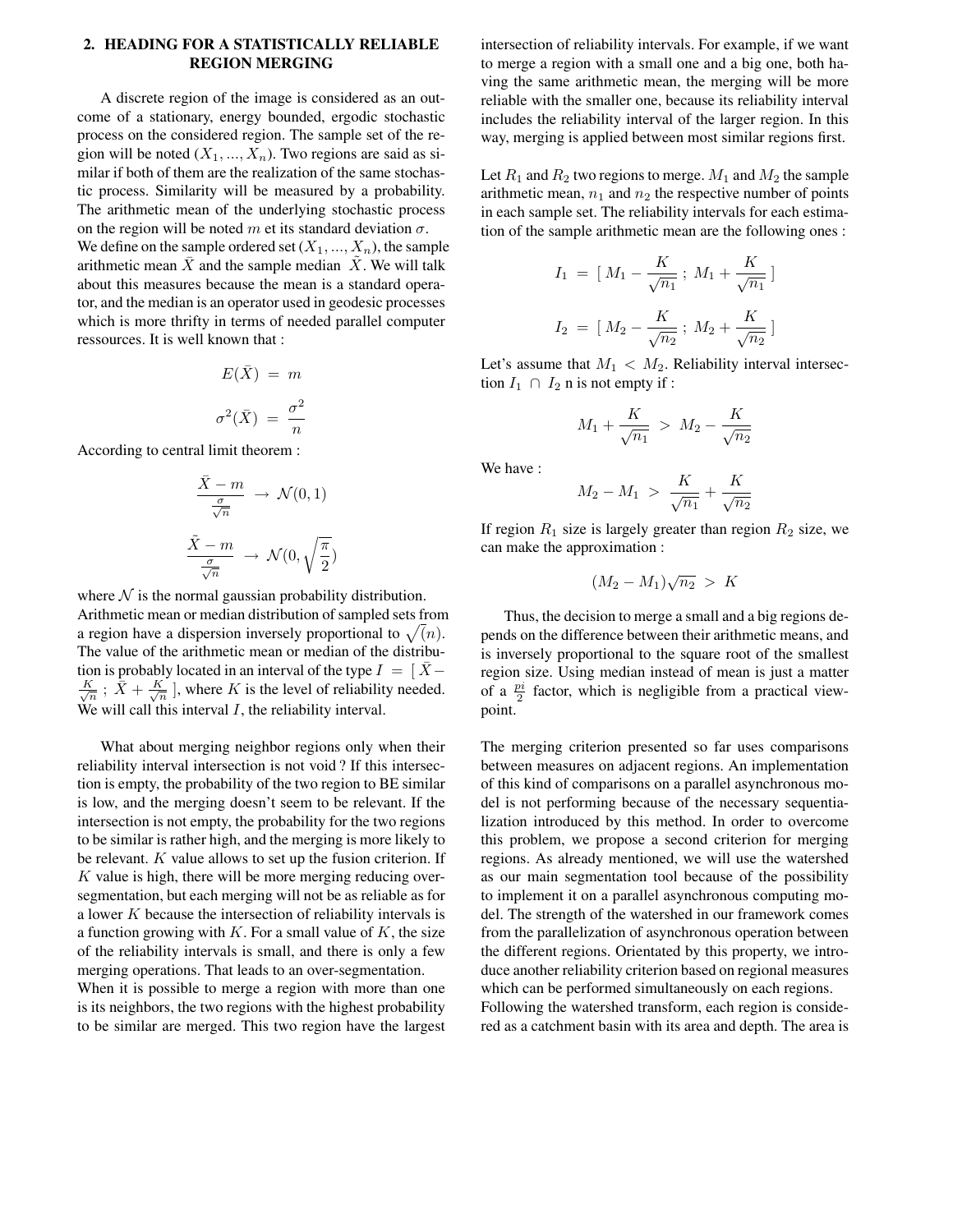the number of pixels in the region, and the depth the difference between the minimal pixel values found in the region and on its border. With these definitions, a small area basin will have to be deep enough to be significant, and a shallow basin will have to be large enough. With this approach, reliability of the region seems to depend on depth and area, two local measures that can be performed simultaneously on all the regions of the image.

To decide whether a region is reliable or not, we will use the reliability interval of the depth of the basin. First, we evaluate the reliability interval for the minimum pixel value of the basin and of the border line.

Assuming that the probability law of the stochastic process on the region is uniform, and after renormalization, the study of minimum convergency gives a reliability interval of the following type for the minimum value  $X_1$  of the region :

$$
I_1 = [X_1 - \frac{K(X_n - X_1)}{n - K} ; X_1]
$$

We'll note  $X_{border}$ , the minimum pixel value on the border of the region. We get a reliability interval for  $X_{border}$ :

$$
I_{border} = [X_{border} - \frac{K(X_n - X_{border})}{n - K}; X_{border}]
$$

Consequently, the reliability interval  $I$  of the depth is :

$$
I = [X_1; X_{border} - \frac{K(X_n - X_{border})}{n - K}]
$$

The region is considered reliable only if  $I$  is large enough *i.e.* :

$$
(n - K) (X_{border} - X_1) - K (X_n - X_{border}) > \Delta
$$

$$
n (X_{border} - X1) - K (X_n - X1) > \Delta
$$

K is much smaller than n (a value of  $K = 3$  yelds a reliability of 95% on  $X_{border}$  measure), and the value of  $X_n$ and  $X_{border}$  is of the same order. We have the following approximation :

$$
n\left(X_{border} - X1\right) > \Delta
$$

The merging criterion of a region is a function proportional to both depth and area. Only the area dependency differs from our first criterion : linear instead of square root. This result is consistent, because maximum convergence is faster than mean convergence when  $n$  increases.

Our criterion allows to determine whether a region is statistically significant or not in the image. The reliability estimation is computed using only region parameters, and without using neighbor data. This property allows to implement it on each region of the image with a thirsty parallel algorithm, thanks to the use of simple statistical measures such as range and area.

# **3. PARALLEL ALGORITHM FOR REGION MERGING**





(a) Original image 3 (b) Segmentation 4

**Fig. 1**. Segmentation example of a medical image.

We introduce a *merge* segmentation algorithm using the second reliability merging criterion presented before. It is based on iterated convergent watershed transforms.

## **3.1. Initialization**

The first step of the algorithm is a watershed segmentation on a gradient image obtained by application of vertical and horizontal Sobel filters. This initialization returns catchment basins separated by lines of locally maximal gradient. It usually leads to over-segmentation, in particular due to noise, but at least only merging is further necessary to achieve high quality segmentation.

#### **3.2. Region Merging**

The merging approach is a regional and statistical one, based on the results presented in section 2. At the end of the initialization, the image is composed of regions of different size and depth.

The first step of the merging algorithm is to detect the statistically unreliable regions, and to process the other ones. A region with area noted  $A$ , and depth noted  $H$  is considered unreliable if for the fixed constant  $\Delta$ :

$$
A * H < \Delta
$$

In this case, the region is levelled and removed, otherwise the region is kept. The levelling operation replace the gradient values by the minimal value of the gradient on the pixels composing the border line of the region :

$$
\nabla I_{Region} = Min_{Bords}(\nabla I)
$$

If removed, the catchment basin is flattened. It will be later aggregated to a reliable region or merge with other unreliable regions. Then, we have the remaining reliable regions and a set of flattened unreliable regions.